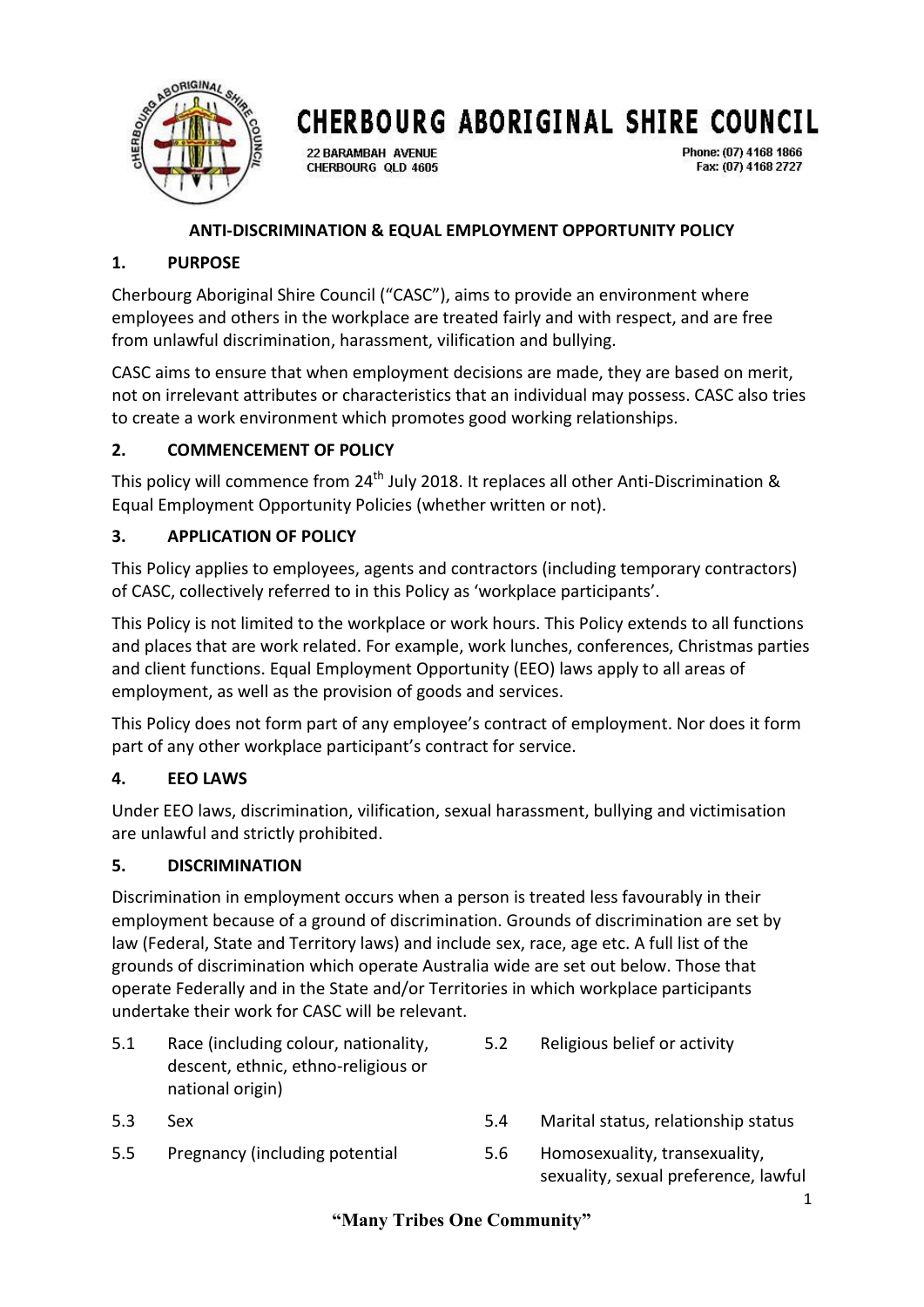

22 BARAMBAH AVENUE CHERBOURG OLD 4605 Phone: (07) 4168 1866 Fax: (07) 4168 2727

- 5.7 Carers' responsibilities, family responsibilities, carer or parental status, being childless
- 5.9 Breastfeeding 5.10 Age
- 5.11 Industrial/trade union membership, non-membership or activity
- 5.13 Employer association membership, non-membership or activity
- 5.15 Temporary absence from work because of illness or injury
- 
- 5.19 Spent convictions 5.20 Defence service
- 5.21 Association (i.e. association with a person who has one or more of the attributes for which discrimination is prohibited)

pregnancy) sexual activity, gender identity

- 5.8 Disability, including physical, mental and intellectual disability
- 
- 5.12 Political belief or activity
- 5.14 Compulsory retirement
- 5.16 Criminal record
- 5.17 HIV/AIDS 5.18 Medical record
	-

Discrimination also includes the situation where a workplace participant harasses another person based on a ground of discrimination. Harassment is unwelcome conduct that a reasonable person would expect to offend, humiliate or intimidate.

### **6. VILIFICATION**

Vilification is a public act which incites hatred, severe contempt or severe ridicule of a person or group, because of race, homosexuality, transgender, transexuality or HIV/AIDS. Vilification is a particularly serious breach of EEO laws and will be dealt with accordingly.

## **7. SEXUAL HARASSMENT**

Sexual harassment is unwelcome conduct of a sexual nature, which makes a person feel offended, humiliated or intimidated. Conduct can amount to sexual harassment even if the person did not intend to offend, humiliate or intimidate the other person. However, conduct will not be sexual harassment if a reasonable person, having regard to all the circumstances, would not have anticipated that the conduct would offend, humiliate or intimidate the other person. Sexual harassment does not have to be directed at a particular individual to be unlawful. Behaviour which creates a hostile working environment for other workplace participants can also be unlawful.

Examples of sexual harassment include, but are not limited to:

- 7.1 Physical contact such as pinching, touching, grabbing, kissing or hugging.
- 7.2 Staring or leering at a person or at parts of their body.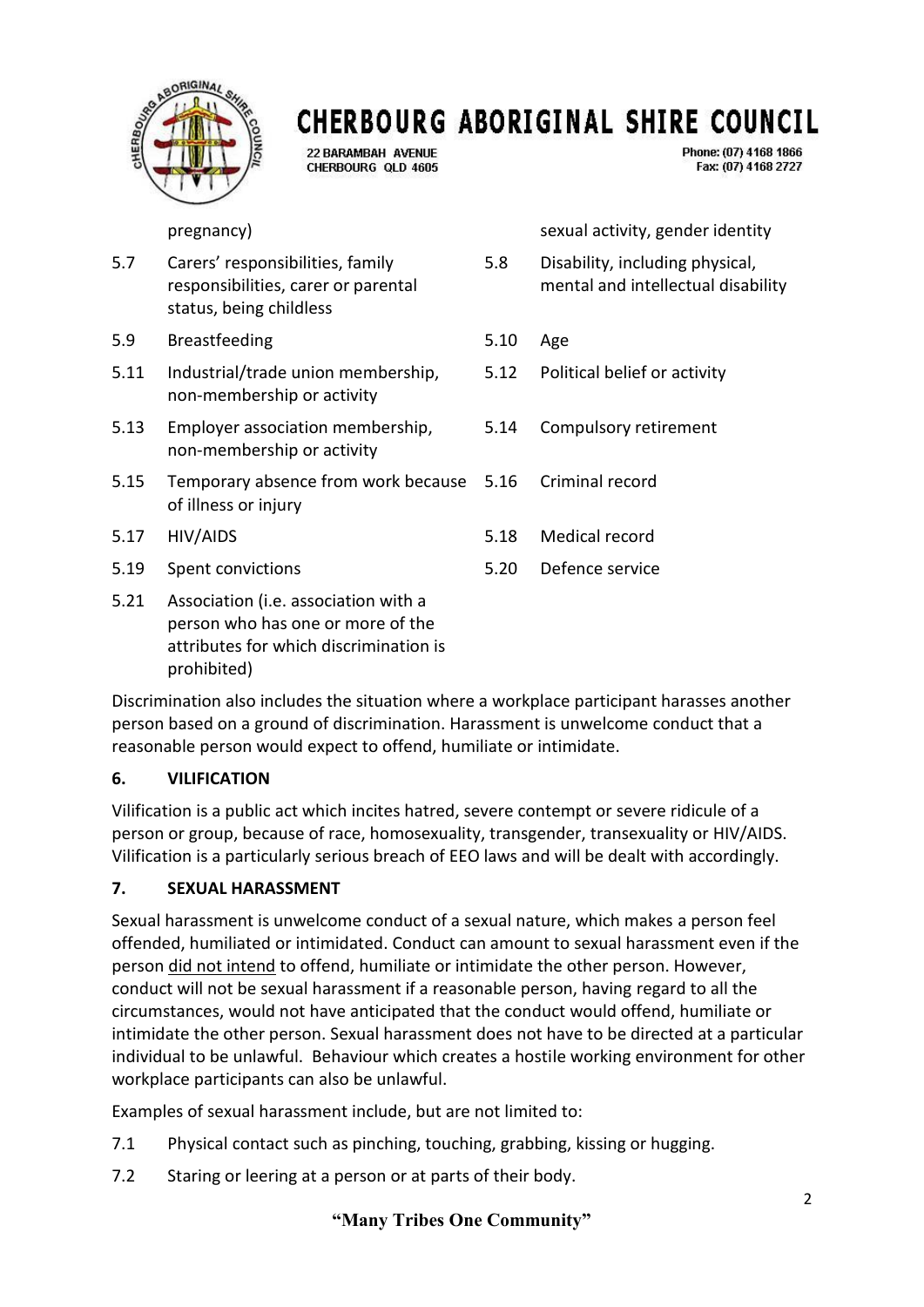

22 BARAMBAH AVENUE CHERBOURG OLD 4605 Phone: (07) 4168 1866 Fax: (07) 4168 2727

- 7.3 Sexual jokes or comments.
- 7.4 Requests for sexual favours.
- 7.5 Persistent requests to go out, where they are refused.
- 7.6 Sexually explicit conversations.
- 7.7 Displays of offensive material such as posters, screen savers, Internet material etc.
- 7.8 Accessing or downloading sexually explicit material from the Internet.
- 7.9 Suggestive comments about a person's body or appearance.
- 7.10 Sending rude or offensive emails, attachments or text messages.

## **8. BULLYING**

Bullying is repeated, unreasonable behaviour directed towards an individual or group that creates a risk to health and safety. Unreasonable behaviour means behaviour that a reasonable person, having regard to all the circumstances, would expect to victimise, humiliate, undermine or threaten. Single incidents of unreasonable behaviour can also create a risk to health and safety and may escalate into bullying. There is no requirement that bullying be intentional.

It is not bullying for a manager or supervisor to counsel a workplace participant about their performance. Performance counselling is a necessary part of ensuring that workplace participants meet CASC's standards of work and behaviour. Also, other reasonable managerial actions such as disciplinary action, work directions and orders, and allocation of work in compliance with business needs and systems do not constitute bullying.

### **9. VICTIMISATION**

Victimisation is where a person is retaliated against or subjected to a detriment because they have lodged a complaint, they intend to lodge a complaint or they are involved in a complaint of unlawful conduct. Workplace participants must not retaliate against a person who raises a complaint or subject them to any detriment.

## **10. RIGHTS AND RESPONSIBILITIES**

All workplace participants must:

- 10.1 ensure they do not engage in any unlawful conduct towards other workplace participants, customers/clients or others with whom they come into contact through work;
- 10.2 ensure they do not aid, abet or encourage other persons to engage in unlawful conduct;
- 10.3 follow the complaint procedure in this Policy if they experience any unlawful conduct;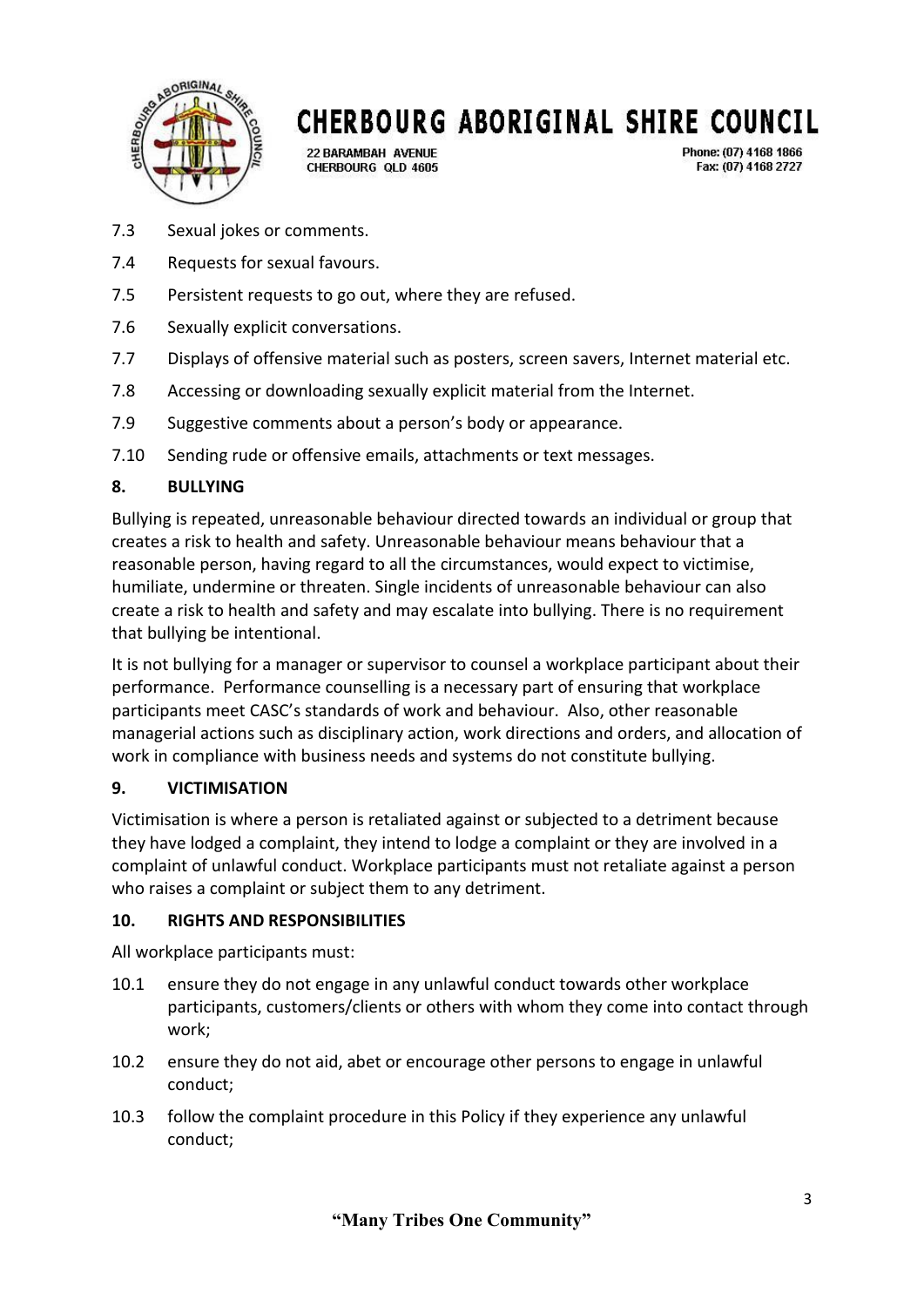

22 BARAMBAH AVENUE CHERBOURG OLD 4605 Phone: (07) 4168 1866 Fax: (07) 4168 2727

- 10.4 report any unlawful conduct they see occurring to others in the workplace in accordance with the complaint procedure in this Policy; and
- 10.5 maintain confidentiality if they are involved in the complaint procedure.

Workplace participants should be aware that they can be held legally responsible for their unlawful conduct.

Workplace participants, who aid, abet or encourage other persons to engage in unlawful conduct, can also be legally liable.

## **11. BREACH OF THIS POLICY**

All workplace participants are required to comply with this Policy at all times. If an employee breaches this Policy, they may be subject to disciplinary action. In serious cases this may include termination of employment. Agents and contractors (including temporary contractors) who are found to have breached this Policy may have their contracts with CASC terminated or not renewed.

If a person makes an unfounded complaint or a false complaint in bad faith (e.g. making up a complaint to get someone else in trouble or making a complaint where there is no foundation for the complaint), that person may be disciplined and may be exposed to a defamation claim.

## **12. COMPLAINT HANDLING PROCEDURE**

If a workplace participant feels that they have been subjected to any form of unlawful conduct contrary to EEO laws or this Policy, they should not ignore it. CASC has a complaint procedure for dealing with these issues. The complaint procedure has numerous options available to suit the particular circumstances of each individual situation. The manner in which a complaint will be handled is solely at the discretion of CASC's HR Manager.

## **13. EXAMPLES OF THE WAYS IN WHICH A COMPLAINT CAN BE DEALT WITH**

## 13.1 Confront the Issue

If a workplace participant feels comfortable doing so, they should address the issue with the person concerned. A workplace participant should identify the offensive behaviour, explain that the behaviour is unwelcome and offensive and ask that the behaviour stop. It may be that the person was not aware that their behaviour was unwelcome or caused offence.

This is not a compulsory step. If a workplace participant does not feel comfortable confronting the person, or the workplace participant confronts the person and the behaviour continues, the workplace participant should report the issue to their Supervisor/Manager or CASC's HR Manager.

If a workplace participant is unsure about how to handle a situation and is also unsure if they want to make a complaint they should contact the Human Resources Manager for support and guidance. The Human Resources Manager's aim is to assist people uncertain about their rights.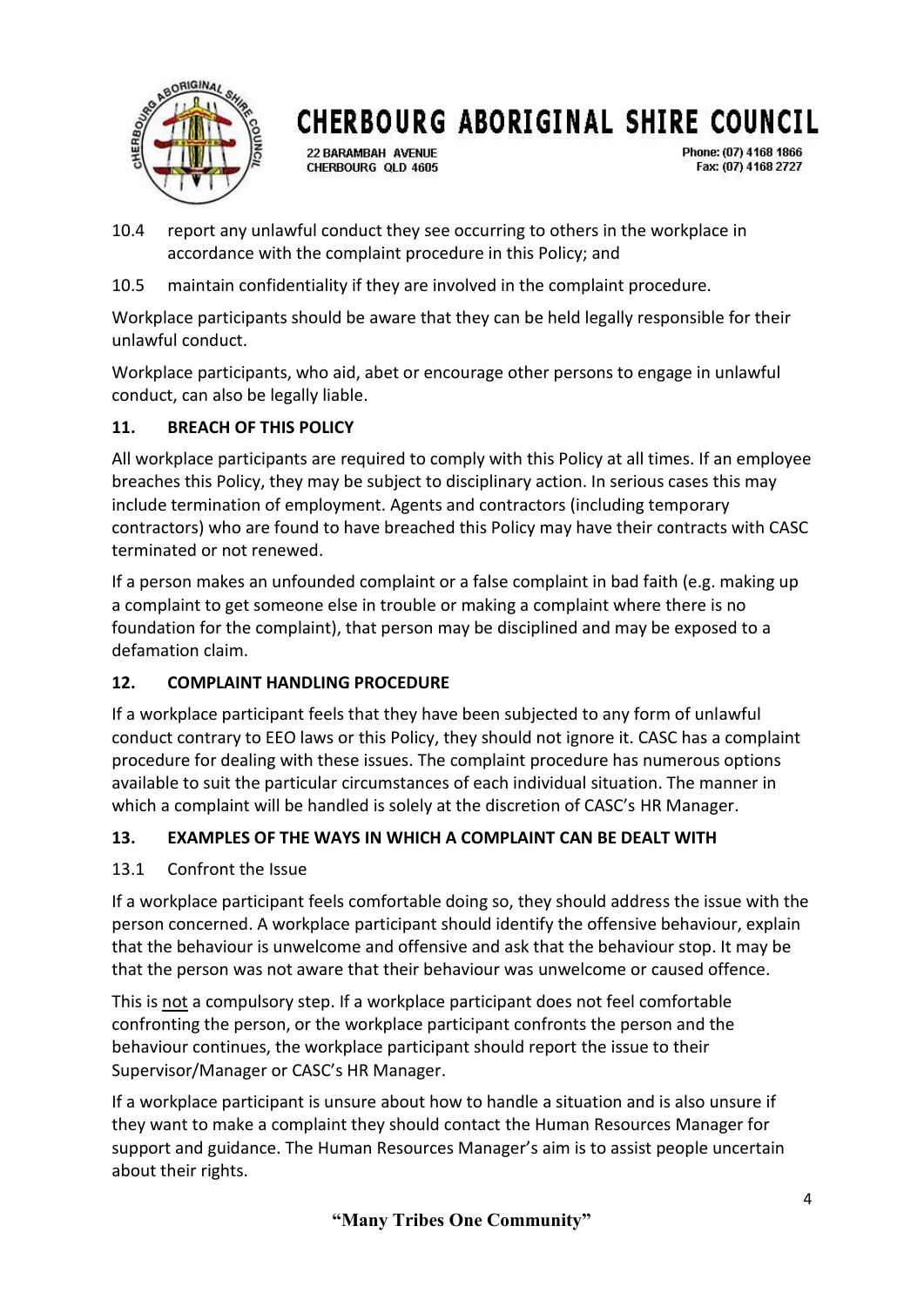

22 BARAMBAH AVENUE CHERBOURG QLD 4605 Phone: (07) 4168 1866 Fax: (07) 4168 2727

### 13.2 Report the Issue

A workplace participant should report the issue to the HR Manager.

The HR Manager will aim to deal with the workplace participant's complaint in accordance with this Policy. There are two complaint procedures that can be used: informal and formal (detailed further below). The type of complaint procedure used will be determined by the nature of the complaint that is made.

## 13.3 Informal Complaint Procedure

Under the informal complaint procedure there is a broad range of options for addressing the complaint. The procedure used to address the issue will depend on the individual circumstances of the case. Possible options include, but are not limited to:

- (a) the HR Manager discussing the issue with the person against whom the complaint is made; and/or
- (b) the HR Manager facilitating a meeting between the parties in an attempt to resolve the issue and move forward.

The informal complaint procedure is more suited to less serious allegations that if founded, would not warrant disciplinary action being taken.

## 13.4 Formal Complaint Procedure

The formal complaint procedure involves a formal investigation of the complaint. Formal investigations may be conducted by the HR Manager or a person from outside CASC, appointed by CASC.

An investigation generally involves, collecting information about the complaint and then making a finding based on the available information as to whether or not the alleged behaviour occurred. Once a finding is made, the HR Manager or the external investigator will make recommendations about resolving the complaint.

If CASC considers it appropriate for the safe and efficient conduct of an investigation, workplace participants may be required not to report for work during the period of an investigation. CASC may also provide alternative duties or work during the investigation period. Generally, employees will be paid their normal pay during any such period.

## **14. CONFIDENTIALITY**

The HR Manager will endeavour to maintain confidentiality as far as possible. However, it may be necessary to speak with other workplace participants in order to determine what happened, to afford fairness to those against whom the complaint has been made and to resolve the complaint. If a complaint is raised and it appears that unlawful conduct has potentially occurred, CASC will endeavour to take appropriate action in relation to the complaint.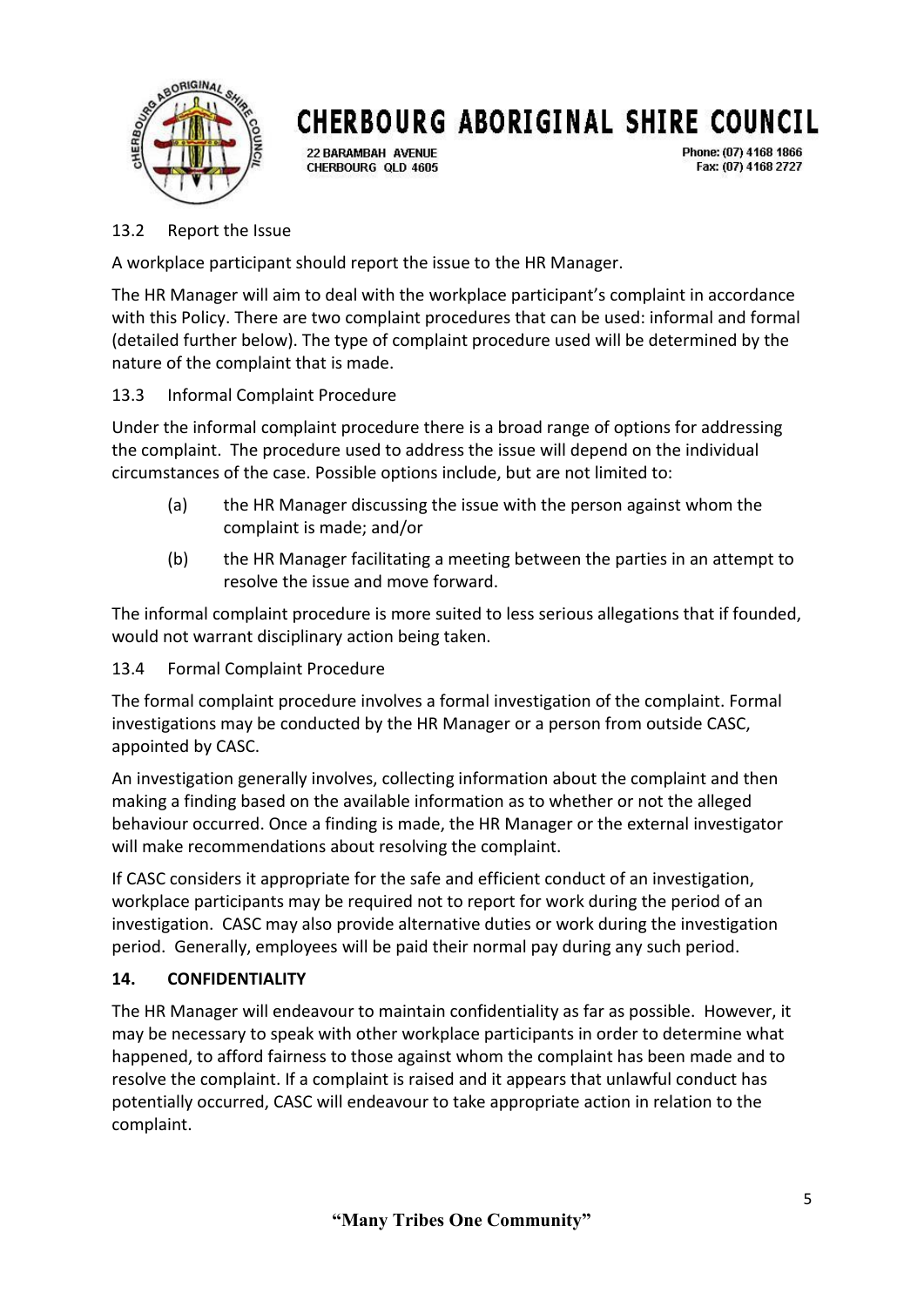

22 BARAMBAH AVENUE CHERBOURG OLD 4605 Phone: (07) 4168 1866 Fax: (07) 4168 2727

All workplace participants involved in the complaint must also maintain confidentiality, including the workplace participant who lodges the complaint. Spreading rumours or gossip may expose workplace participants to a defamation claim. Workplace participants may discuss the complaint with a designated support person or representative (who is not a workplace participant employed or engaged by CASC). However, the support person or representative must also maintain confidentiality.

## **15. POSSIBLE OUTCOMES**

The possible outcomes will depend on the nature of the complaint and the procedure followed to address the complaint. Where an investigation results in a finding that a person has engaged in unlawful conduct or breach of this Policy, that person may be disciplined. The type and severity of disciplinary action will depend on the nature of the complaint and other relevant factors. Where the investigation results in a finding that the person complained against has engaged in serious misconduct, this may result in instant dismissal. Any disciplinary action is a confidential matter between the affected workplace participant and CASC.

Agents and contractors (including temporary contractors) who are found to have engaged in unlawful conduct and/or breached this Policy may have their contracts with CASC terminated or not renewed.

CASC may take a range of other non-disciplinary outcomes to resolve a complaint, depending on the particular circumstances. Examples include, but are not limited to:

- 15.1 training to assist in addressing the problems underpinning the complaint;
- 15.2 monitoring to ensure that there are no further problems;
- 15.3 implementing a new policy;
- 15.4 requiring an apology or an undertaking that certain behaviour stop; and/or
- 15.5 changing work arrangements.

#### **16. QUESTIONS**

If a workplace participant is unsure about any matter covered by this Policy, a workplace participant should seek the assistance of Human Resources Manager.

#### **Variations**

CASC *reserves the right to vary, replace or terminate this policy from time to time.*

### **POLICY VERSION AND REVISION INFORMATION**

Policy Authorised by: Warren Collins Original issue: 24/07/2018

Title: Chief Executive Officer

**"Many Tribes One Community"**